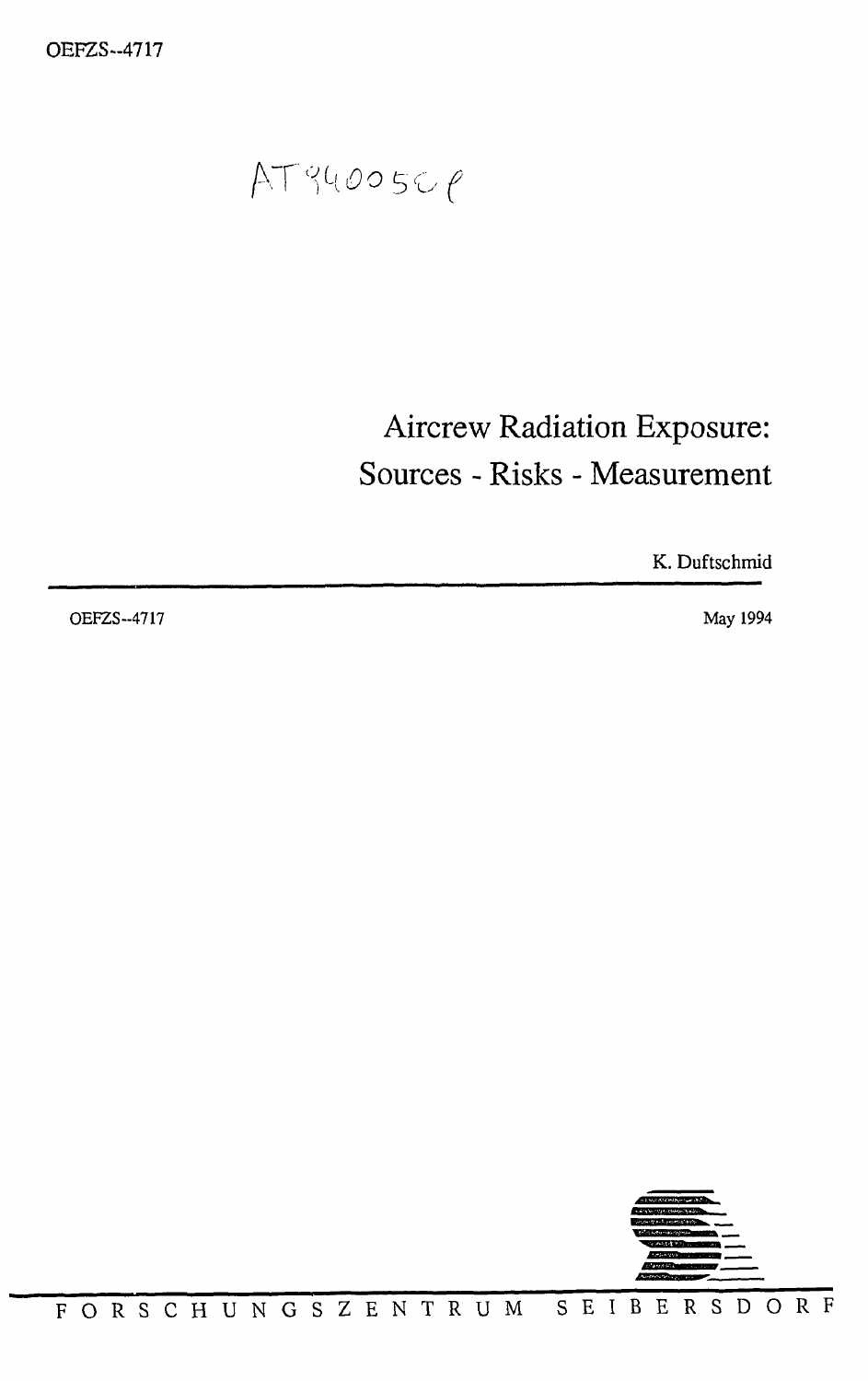## Aircrew Radiation Exposure: Sources - Risks - Measurement

Paper presented at the Radiation Symposium of the "International Federation of Air Line Pilots Associations (IFALPA)", 9 May 1994

Klaus E. Duftschmid

Hauptabteilung Strahlenschutz Bereich Lebenswissenschaften

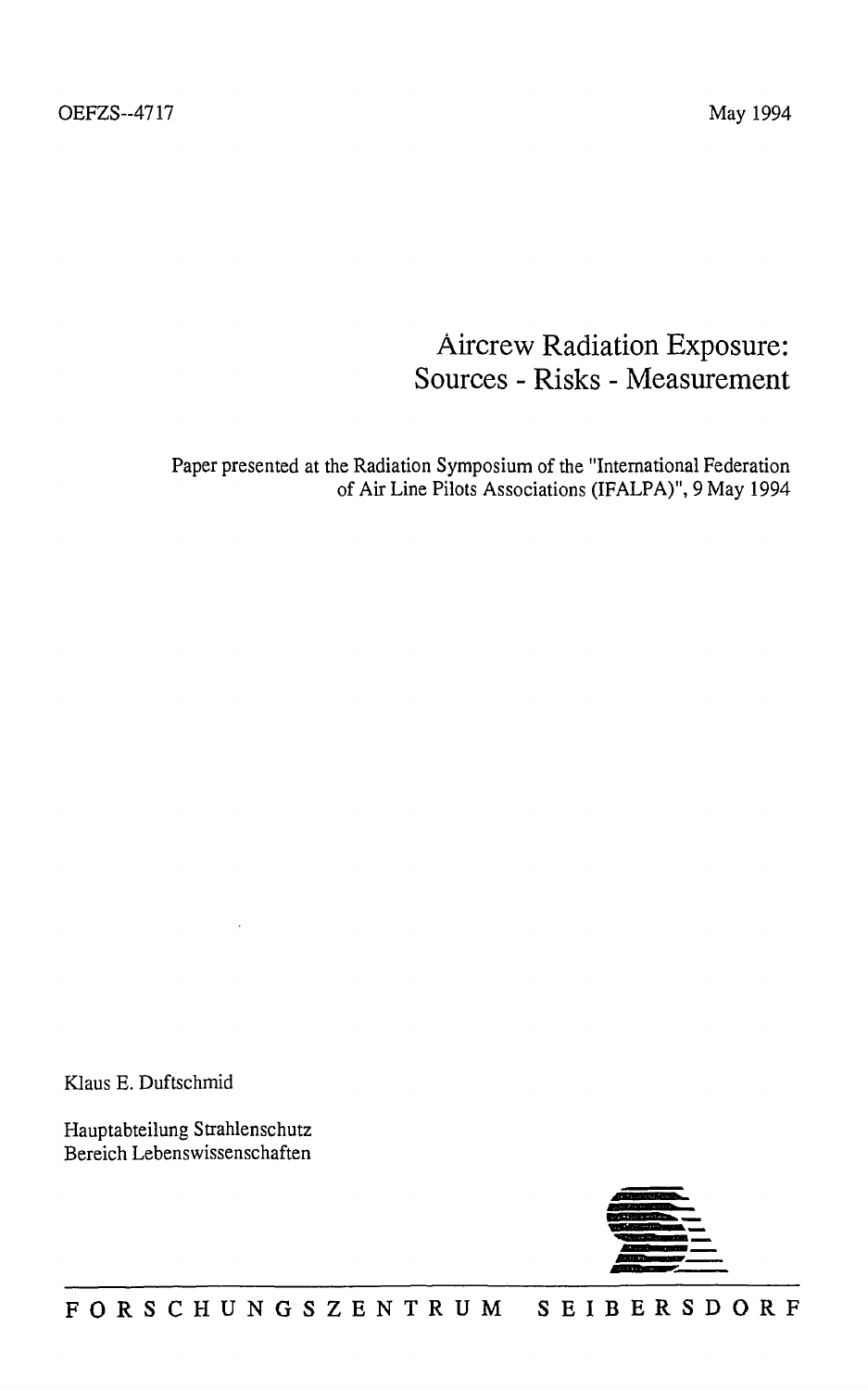## **Aircrew Radiation Exposure: Sources - Risks - Measurement**

K. E. Duftschmid, Austrian Research Center Seibersdorf

#### **1. Introduction**

Since the origin of the universe, mankind has been exposed to **cosmic radiation** from the space and **terrestrial radiation from radioisotopes** naturally occurring on Earth, as a residue from the time of its formation. The bright stars in the sky as well as our sun take their energy from nuclear fusion reactions, the sun being a big, continuously burning hydrogen bomb. This has been so since some 15 billion years, the time of the "big bang". Cosmic radiation has been discovered in 1912 by the Austrian physicist V. F. Hess, who noticed that during balloon flights the radiation intensity increased with altitude. So it has been known for a long time, that at higher altitudes, such as used by modern airplanes, significant levels of radiation exposure may occur. At least since the early seventies extensive measurements have been performed on aircraft, balloons and spacecraft and considerable knowledge exists today on the radiation fields and their intensities, although there are still many open questions, in particular in the field of neutron radiation.

Radiobiologists have extensively studied the **health effects** of radiation exposure. Most of the present knowledge on radiation effects on man is still derived from long-term investigations of the poor some 100000 Japanese, who have been exposed by the two atomic bombs dropped at Hiroshima and Nagasaki in 1945. In the largest epidemiological study ever performed, with total costs far exceeding US \$ 100 Mio, a world-wide group of radiation protection experts, for the last 30 years, has estimated the **risk of harmful health effects** caused by exposure from different radiation fields and dose levels. The state of the knowledge is continuously reviewed by international bodies, such as the International Commission on Radiation Protection (ICRP) and the UN Scientific Committee on the Effects of Atomic Radiation (UNSCEAR). **ICRP** has published several **radiation protection recommendations,** which are used as a **world-wide basis** for national and international legislation.

In 1990 ICRP issued its publication **ICRP 60** with **updated excess cancer risk estimates,** which led to **significantly higher risk coefficients,** in **particular** for **neutron radiation,** as compared to its earlier recommendation ICRP 26 (1977) and recommended **lower annual exposure limits** for radiation workers (20 mSv per year, averaged over 5 years, instead of 50 mSv/y before) and for the general public (1 mSv/y instead of 5 mSv/y). This higher risk coefficients have raised concern over the exposure of civil aircrew and **IRCP recommended to include the operation of jet aircraft as occupational radiation exposure.**

In the following I will give a short review on the actual aircrew exposure and its sources, evaluate the resulting risks for harmful effects to the health and discuss methods for in-flight measurements of exposure. Finally I will present an idea for a fairly simple and economic approach to a practical, airborne active dosimeter for the assessment of individual crew exposure.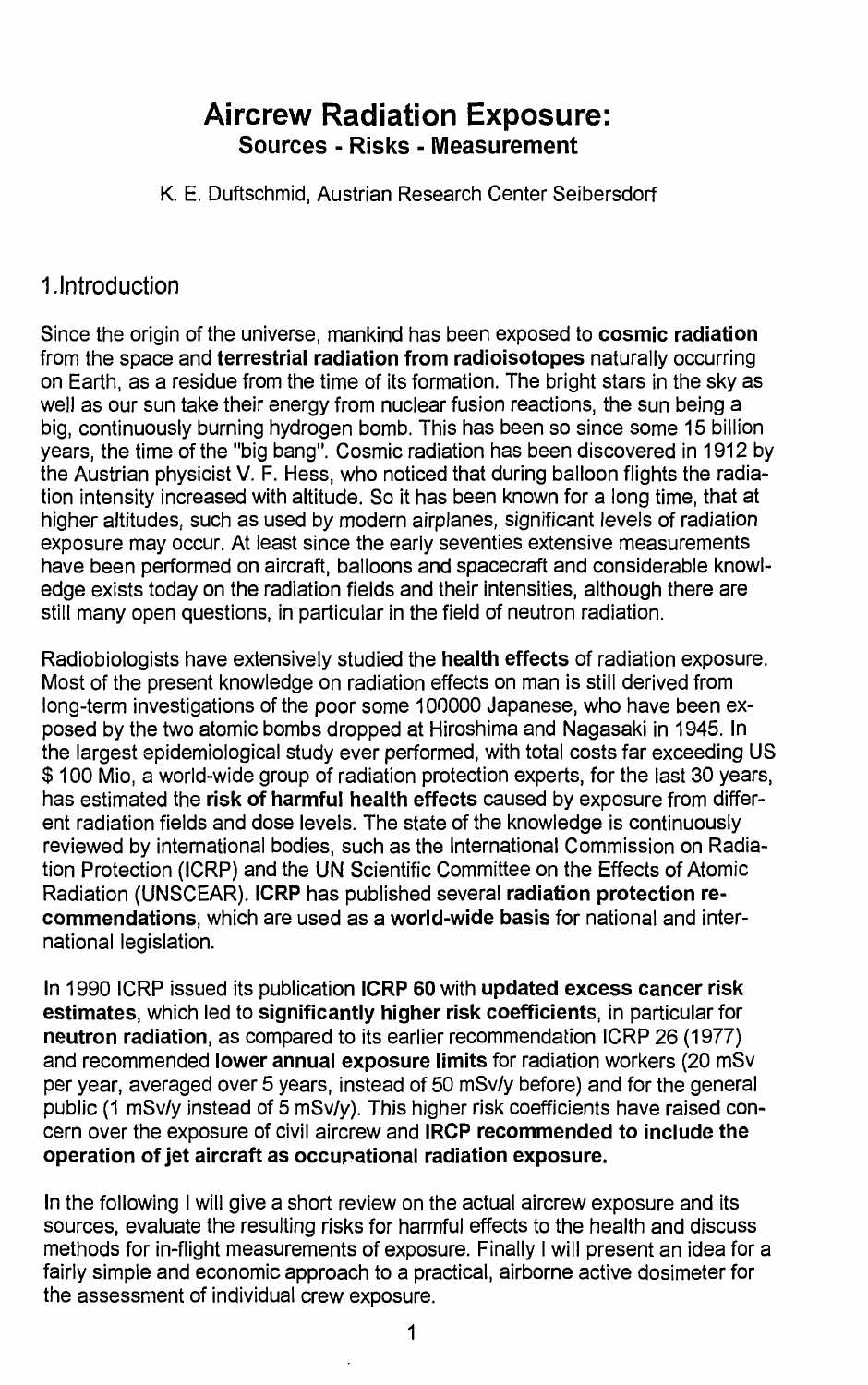### **2. Cosmic Radiation Sources**

The Earth is continuously bombarded by charged particles with very high energy , originating from unknown galactic sources outside the Solar System (Galactic Cosmic Radiation) and from the Sun (Solar Cosmic Radiation).

Galactic **Cosmic** Radiation consists of charged particles, mainly (85%) protons (Hydrogen nuclei) and 12% alpha particles (Helium nuclei). In addition we have 2% electrons, some heavier particles, and gamma radiation. Through interactions predominantly of the high energy protons with the Oxygen and Nitrogen atoms in the atmosphere a wide range of secondary **particles** are produced, such as neutrons, protons, pions, muons, electron, positrons, alpha particles, as well as gamma radiation.

**Solar Cosmic Radiation** mainly consists of protons, other charged particles and gamma radiation. The flux of these particles is correlated with the 11 year cycle of solar activity. Usually the energy of the solar particles, mostly protons, is not high enough to penetrate the geomagnetic shield and the atmosphere. In the contrary, this particles generate magnetic fields in the heliosphere which partially fence off the inner Solar System against low energetic cosmic ray particles. Therefore the cosmic radiation level is modulated by the solar cycle with its lowest value at maximum solar activity. At cruising altitudes the variation between solar maximum and minimum is less than 30% and therefore not very relevant for radiation protection considerations.

In addition to the low energetic solar particle emission, occasionally **sudden sporadic eruptions** of the chromosphere of the Sun, so-called **"Solar Flares"** or more generally "solar particle events" occur, during which enormous amounts of particles with energies up to several GeV are emitted. During these events the dose rate at higher cruising altitudes can **increase** for some minutes up to several hours **by a factor of 100.** The largest events mostly show up around the end of maximum solar activity, however, they can not be predicted reliably nor can one predict, how high the radiation levels will be, even after the event has begun. A solar flare usually causes a magnetic storm at the Earth. This storm depresses the geomagnetic field and lowers the cut-off energy, so that particles of lower energy may penetrate into the magnetosphere. Fig. 1 shows the proton fluences in solar flares between 1955 and 1985. The solid line gives the mean sunspot number. Anomalous flares are labelled AL. It can be seen, that the proton emission can rise by more than a factor 10000 during a flare. Large solar events are fortunately quite rare. Since 1956 six solar flares have been observed, during which the radiation levels at 41000 feet probably rose above 100 pSv/h (about 10 times the normal level). The flare of August 1972 was the largest observed so far concerning particle intensity. The total dose during this event was estimated as 10 mSv at an altitude of 12 km and 29 mSv at 20 km.

Mother Earth protects mankind from this radiation by the **efficient shielding of its atmosphere and its magnetic field.** The atmosphere, as thin as it might seem, in effect provides as much shielding at sea level as 10 m of water. At higher altitudes the flux of cosmic ray particles increases exponentially with the decreasing density of the atmosphere, and it roughly **doubles for every 1500 m (4500 feet).**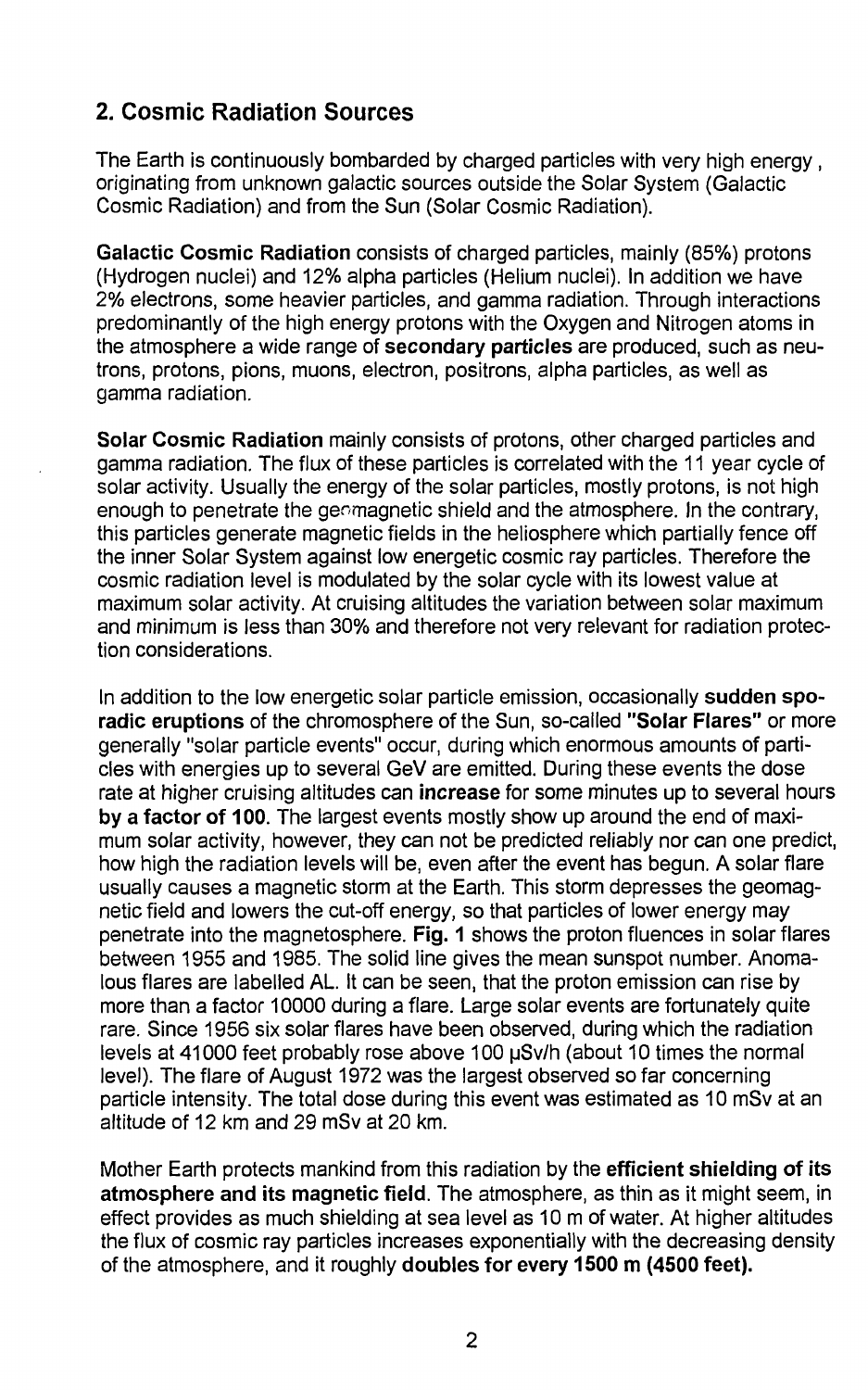At a flight level of 13 km (39000 feet) the shielding effect of the atmosphere corresponds to about 2 m of water. **The average radiation intensity at sea level (including terrestrial radiation) is about 0.06 pSv/h, at 13 km it rises to about 8**

The **geomagnetic field of the Earth** provides **some additional shielding** from incoming cosmic radiation. Charged particles are deflected by the "Lorentz force", circle around the magnetic field lines and are partly scattered back into space. Particles below a certain "cut-off energy" never reach the ground. The shielding effect of the magnetic field is **strongest near the equator** and **weakest near the magnetic poles,** so it depends on the latitude. At cruising altitudes the radiation level over the **polar regions** is **about twice that over the equator,** with the highest value at about 60° over Europe and 50° in North America. Fig. 2 shows the cosmic radiation intensity (i.e. dose equivalent rate in  $\mu Sv/h$ ) as a function of altitude for the different particles at 55° geomagnetic latitude during solar minimum conditions.

## **3. Resulting Aircrew Exposure**

The **exposure of aircrew** resulting from cosmic radiation first depends on the **cruising altitude and time spent up there,** on the **geomagnetic latitude** of the flight path and, to a lesser extent on the **activity of the Sun.** Since the composition and energy spectra of the cosmic radiation fields are extremely complex, dosimetry is quite difficult. An additional complication is due to the fact, that **different kind and energies of radiation** show a **different biological effectiveness** to cause harmful effects to the health, even for the same amount of radiation energy deposited in the body. The extent of the biological effectiveness has to be estimated from radiobiological experiments. It largely depends on the density of the energy deposition in biological tissue (called the "Linear Energy Transfer LET"). As smaller the volume of tissue, in which a particle deposits its energy (i.e. high LET), as more cells are killed at one spot and as higher the biological effectiveness of this type of radiation will be. To obtain a measure for the expected biological effects of a (whole body) exposure in mixed radiation fields, the amount of energy absorbed **in the body per unit mass** of the body (called **"Absorbed Dose D",** expressed in units of Gray [Gy]) and the **relative biological effectiveness** (nowadays called **"radiation weighting factor wR")** for each radiation component (relative to gamma radiation) has to be known. The product of  $D.w_R$  is called the **"Equivalent Dose".** Summed up for all radiation components it gives the **"Effective Dose",** expressed in units of **Sieverts [Sv],** which is used as a **measure for the biological effects.**

As already mentioned, the ICRP Recommendation No.60 has **doubled the radiation weighting factors** for mean energy neutrons and in effect also for cosmic ray protons and charged pions. Therefore the Effective Dose for the same exposure to cosmic radiation **increased by some 60%** as compared to the earlier values used to estimate the biological effectiveness. The effective dose accumulated by aircrew during flights has been calculated and measured by different methods and under different conditions. There is a general consensus today, that applying the new radiation weighting factors the doses are in the range of **3mSv/year up to 8 mSv/year** for 900 block hours, with a realistic **mean value of approx. 5 mSv/year.**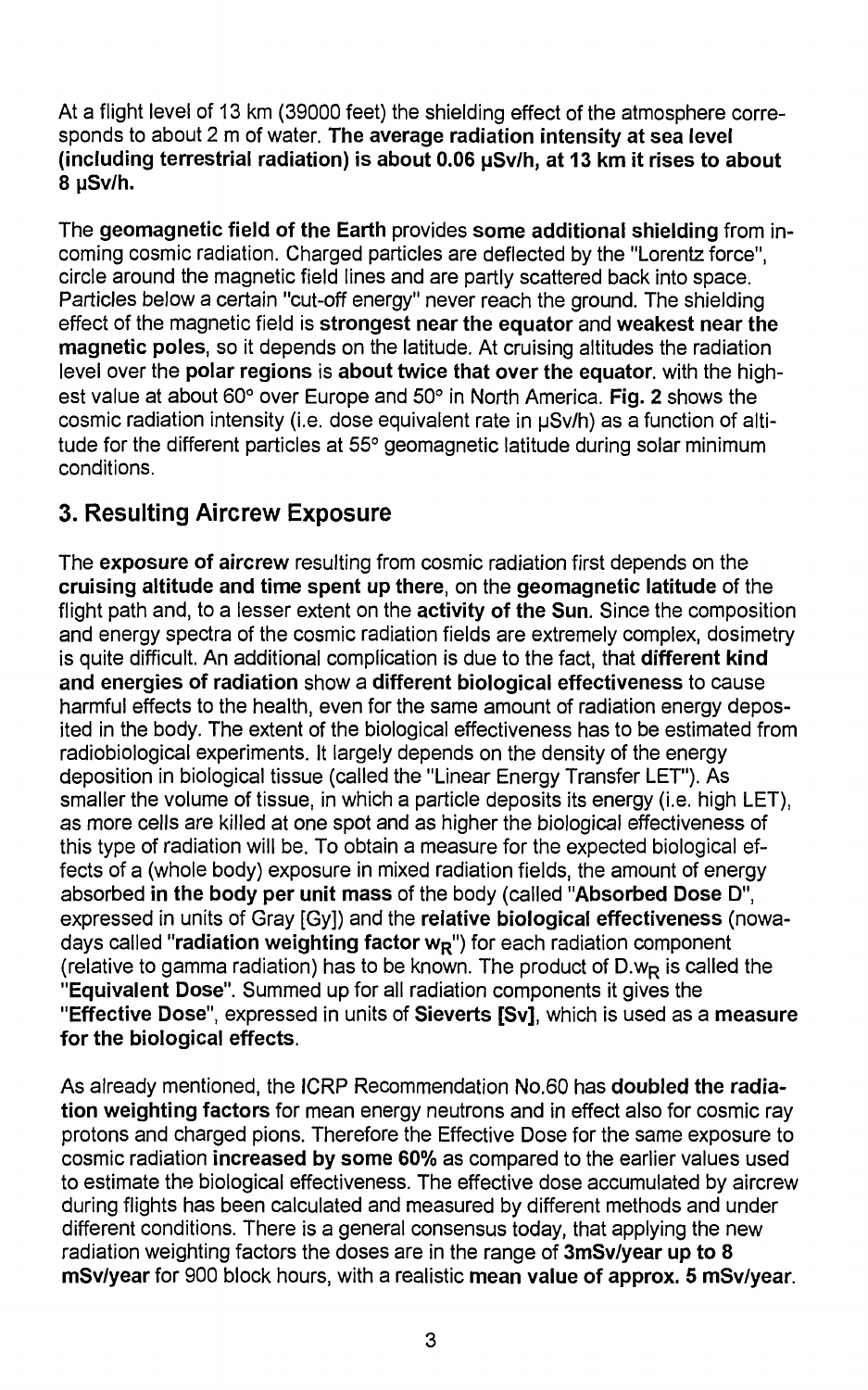The upper end of the range will be valid for prevailing long-distance flights and polar routes, the lower end for short-distance traffic. Recent calculations by the FAA Civil Aeromedical Institute give a minimum dose of 0.2 mSv per 900 block hours for flights between Seattle and Portland and 8.4 mSv per 900 block hours between New York and Athens. These numbers are in reasonable agreement with many measurements recently made in Germany, USA, France, Russia and other countries.

This values **do not include exposures by large solar flares,** which, theoretically, could result in doses **up to 10 mSv in a single flight,** however, such events are fortunately very rare.

A further potential source of aircrew exposure is **transport of radioactive materials** on passenger aircraft. A recent study in UK, performed by the National Radiological Protection Board NRPB, thoroughly investigated this problem for London Heathrow, where some 150000 packages of radioactive materials are annually despatched on about 7200 flights. Numerous radiation surveys on different aircraft resulted in very low doses to cabin crew members in the range of **2 pSv/year.** World-wide less favourable conditions for the safety of radioactive transports may exist, as compared to UK, where the majority of consignments is issued by one single, very experienced and reliable manufacturer of radioactive material, and possible incidents can not be ruled out. Although effective control measures for radioactive transports are certainly desirable, this source of exposure, under normal conditions, can be considered negligible, as compared to cosmic radiation

The resulting annual average dose for aircrew of about 5 mSv/y is certainly **below the new ICRP dose limit for occupational exposure** of 20 mSv/y (100 mSv integrated over 5 years), however, **significantly higher than the average annual dose of radiation workers,** dealing with diagnostic X-rays or nuclear power plants etc., which is **in the range of 2 mSv/y.**

#### **4. Radiation Risk**

If energy from ionising radiation is absorbed in the human body harmful effects to the health can caused **in two different ways.** If molecules in the biological material, mostly water, are ionized, i.e. the electrons are stripped off the atoms, chemically reactive radicals are formed, which may kill the neighbouring cells. Killing of single cells, even lots of them, **create little problems** for the body, since we are used to readily replace thousands of cells every minute. Only if **more cells** are killed at a time, **than can be replaced,** health damage will result. For this kind of biological effects (called **"deterministic effects"),** there is a **(high) dose threshold** in the range of a **few Sv, below which no damage occurs.** Only if the threshold is exceeded damage will show up, as greater, as higher the dose. After a single whole body exposure of more than 10 Sv certain death will occur within a few days. Such **deterministic effects can be fully ruled out for aircrew exposure by cosmic radiation,** since the relevant doses are in the range of **one thousands of the threshold.** There is, however, a **second way of creating health damage,** which is much more difficult to handle. Sometimes when ionizing radiation hits a cell, it will not be killed but **repaired** by complex repair mechanisms, which we have developed to survive.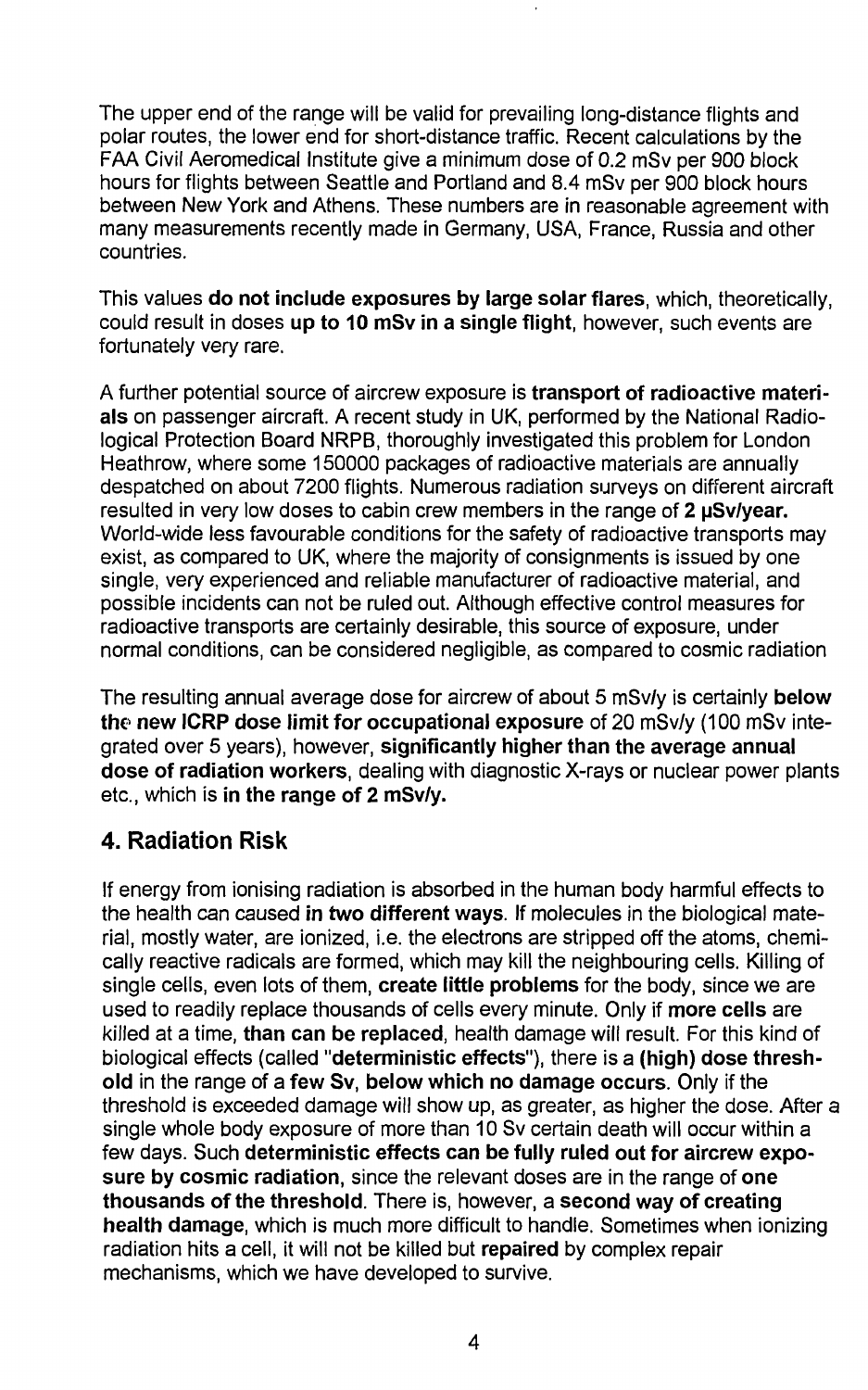In rare cases faulty repairs can happen and the cell can change its biological programming (called "mutation"). If many other unfavourable conditions additionally affect the cell over many years, it can start to reproduce itself extremely fast and may originate cancer. This effects are of a statistic nature (and therefore called "stochastic effects"). They may happen or not, even if a single particle has hit a single atom in a cell. There is obviously no dose threshold, and one can only try to estimate the probability for this effect, which increases with increasing dose. If such mutations happens in cells of the gonads, genetic defects may be inherited to children or even grand-children of the exposed person.

In the dose range relevant for occupational radiation exposure of aircrews therefore only the risk of so-called "stochastic somatic late effects", such as solid tumours and leukemia due to radiation exposure has to be considered. Such adverse effects occur usually many years after exposure and, up to now, it has been impossible to distinguish this radiation caused effects from the much more frequently occurring "spontaneous" effects of the same kind. Presently one can only try to estimate the stochastic probability of the radiation induced increase in cancer risk per unit dose. As mentioned before the present estimates are based mainly on the long-term evaluation of excess cancer frequency of the Japanese atomic bomb survivors. One additional problem comes from the fact, that this poor people obtained comparably very high exposures in the order of 1 Sv and the results have to be extrapolated down by a factor of thousand to the range of some mSv.

ICRP 60 has estimated the lifetime risk of radiation-induced fatal cancer to 4 in 100000 per mSv for a working age population exposed to low doses. For the total population (including children etc.) the risk is estimated to 5 in 100000 per mSv. The risk for genetic defects is about 1/5 of this values. For a dose of 10 mSv the risk for fatal cancer is therefore 40 in 100000. In comparison the risk for spontaneous, non radiation-induced fatal cancer is about 12500 in 100000. This means, that in this dose range, the risk of fatal radiation cancer is not zero but it is small compared to the spontaneous cancer mortality risk, and even to its secular changes and its variability between different industrialized countries.

In order to appreciate the meaning of such risk figures one may wish to compare them with other risks. A first simple approach for radiation workers is to compare the risk for fatal cancer with the risk of fatal occupational accidents for different occupations. Such data are readily available from occupational insurance statistics etc. Fig. 3 is a compilation of such risk data, i.e. number of deaths per 100000 persons in the US each year, for different occupations and some other causes.

Based on this very coarse estimates, which can only give a rough indication, it may be seen, that the risk to die from radiation-induced cancer due to an exposure of 10 mSv (40 in 100000) is comparable to the risk of accidental death for workers in Construction, Agriculture and Mining, about 10 times higher than that for workers in Trade and Manufacture. Comparing with some risks of normal life, we see that heavy smoking is about 10 times more dangerous, average exposure by Radon in homes and drunk driving about twice. The chance to end in an airline crash would be a comparably high, if one flies about 400 times per year (once per day).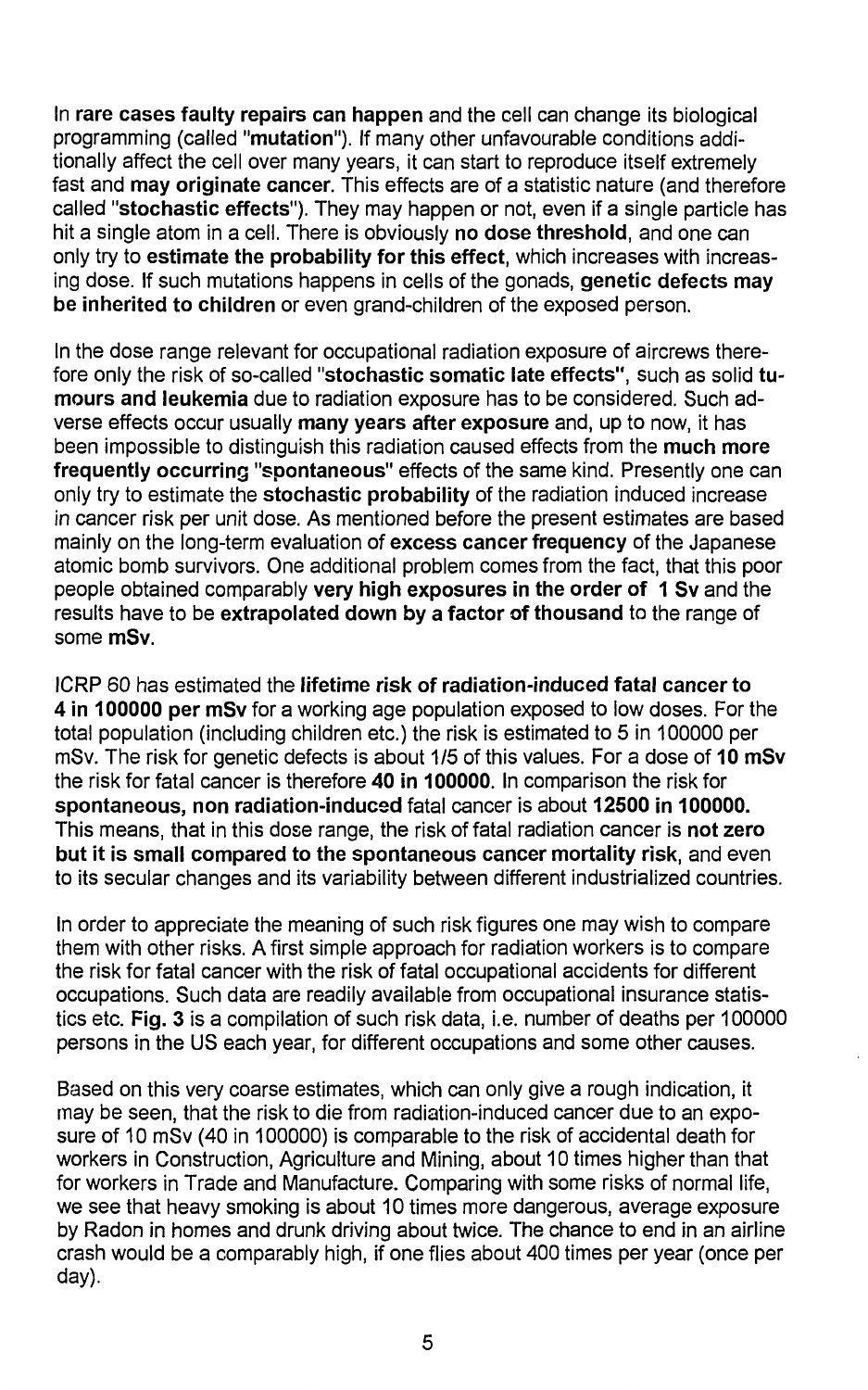It should be emphasised, that the risk estimate used here for cosmic ray exposure is extremely **conservative** and chances are, that low doses are actually much less harmful, than the present risk estimates, based on linear extrapolation from high doses. However, as along as we dont know it better, we have to use this numbers.

A particular situation may arise if an **aircrew includes pregnant women.** At particular stages of pregnancy the unborn child is much more sensitive to radiation than its mother. ICRP-60 recommends to limit the total dose to a pregnant women to **2 mSv for the remainder of her pregnancy,** once a women declares that she is pregnant. The US National Council on Radiation Protection (NCRP) recommends a **monthly limit of 0.5 mSv to the embryo-fetus** once the pregnancy is known. This could present a problem in civil aviation in some cases, in particular in view of potential solar flares.

#### **5. In-flight Radiation Measurement**

The actual exposure of aircrew can be measured, in principle, by **active, i.e. direct reading,** or **passive, i.e. integrating dosimeters.** Instead of individual dosimeters, as usually worn by radiation workers, in-flight dosimeters may be used, **one on each aircraft,** and the individual doses later assigned to the crew members according to personell flight schedules.

A further possibility is to **calculate the dose for a particular flight pattern** using sophisticated computer codes. The Civil Aeromedical Institute of the FAA has recently published results of such calculations, based on a cosmic radiation transport code (LUIN) developed at the US Environmental Measurements Laboratory, for 32 different flights in the US and overseas. The calculated values are in good agreement with measured results. This codes are valid, however, for average solar conditions and **can not account for solar flares.**

Active dosimeters have the advantage to provide instantaneous results and the possibility of alert or warning in case of high doserates, however, they are usually quite complex, expensive and may be difficult to handle in the practical routine situation. Passive dosimeters have the advantage to be simple, cheap, robust, small and independent of power supplies, however, they only provide **results in retrospective,** some weeks after the fact, they have to be specially evaluated, usually in a laboratory or, the ground. As passive dosimeters mostly Thermoluminescence Dosimeters (TLD) or track etch (TE) detectors have been used. The essential difficulty of this methods is the proper evaluation in mixed radiation fields with low and high LET radiation components. Laboratory tests using high energy accelerators have been performed to overcome this problem.

Various active dosimeters, mostly complex laboratory instrumentation for shortterm measurements, have been used in the past, based on Geiger-Muller (GM) counters (gamma radiation), ionization chambers (gamma radiation), moderated BF<sub>3</sub> counters (neutrons), scintillation counters (gammas and/or neutrons), and tissue equivalent proportional counters (TEPCs, for mixed radiation fields.). A semicommercial system for routine use, based on a combination of various GMcounters and a  $BF_3$ -proportional counter with complex electronic circuitry is installed in the Concorde.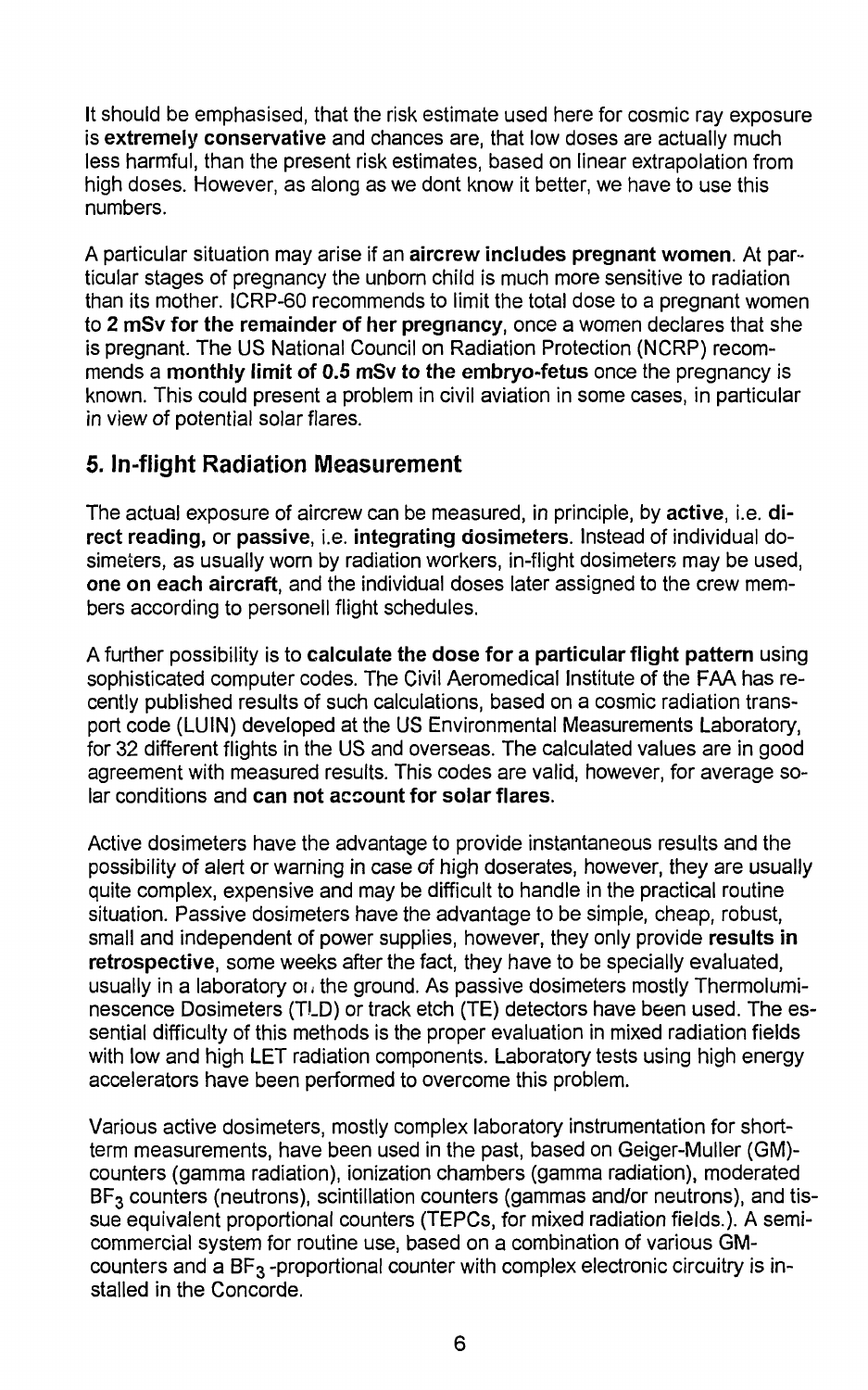In most of the recent in-flight measurements TEPCs have been applied, which provide the most reliable results for mixed fields of different LET-radiation components. However, TEPCs are complex, expensive and usually require laboratory conditions and particular treatment. Although there may be essential technical improvements, it seems still doubtful, that a practical and economic in-flight dosimeter based on TEPCs will be available in near future.

A simple and economic solution for an active in-flight dosimeter, presently being developed in my laboratory<sup>1</sup> , is based on a **combination of measurement and calculation. Fig. 4** explains the principle of the instrument, called "ACREM" (Aircrew Radiation Exposure Measuring System).

A wide-range gamma doserate meter (SSM-1), based on two GM-detectors and a microprocessor circuitry, developed in our laboratory for Austrian military and civil protection, is used to continuously **measure the doserate of gamma radiation** in the airplane. The result is transferred to a PC (Personal Computer), which simultaneously **calculates the expected doserate** at the **momentary position of the airplane,** based on the forementioned **algorithm** (LUIN code). The position of the airplane is continuously monitored by a Global Positioning System (GPS). The calculated radiation spectra, tabulated as conversion factors from gamma- to total effective dose, in a threedimensional grid, e.g. for flight levels of 300 m separation and distances of 5 km each, are stored in the harddisk of the PC. At intervals of e.g. 10 Seconds the result of the gamma measurement is weighted with the conversion factor relevant for the momentary position and the resulting effective dose/rate value stored in real time mode. This way doserate and dose for every flight can be determined, and displayed in the Cockpit if desired, possibly together with a warning for high doserates.

This approach, if it proves feasible, has the advantage, that the dose is derived fro an actual measurement of at least one component of the cosmic radiation. The measurement is obtained by a very simple and reliable method and the complex total effective dose from the mixed radiation field derived from a calculation, which is essentially only dependent on the position of the airplane. In practice the instrument only consists of a suitable PC, which contains the gamma measuring channel and the GPS, as extension cards. The system can be completely selfdependent and does not require any connection to the board systems, apart from recharging its batteries, e.g. from a vacuum cleaner outlet.

The total effective dose for each individual flight can be stored on the harddisk together with date/time and flight ID-number and at any desired interval transferred to a main computer on the ground by a floppy disk.

Based on an **actual measurement** the instrument would also account for unpredictable variations in solar activity and **solar flares.** Furthermore the **gamma measurement on the ground** can be used to measure **exposure due to transport of radioactive materials** and **detect unsafe transport conditions.**

<sup>1</sup> Patent applied for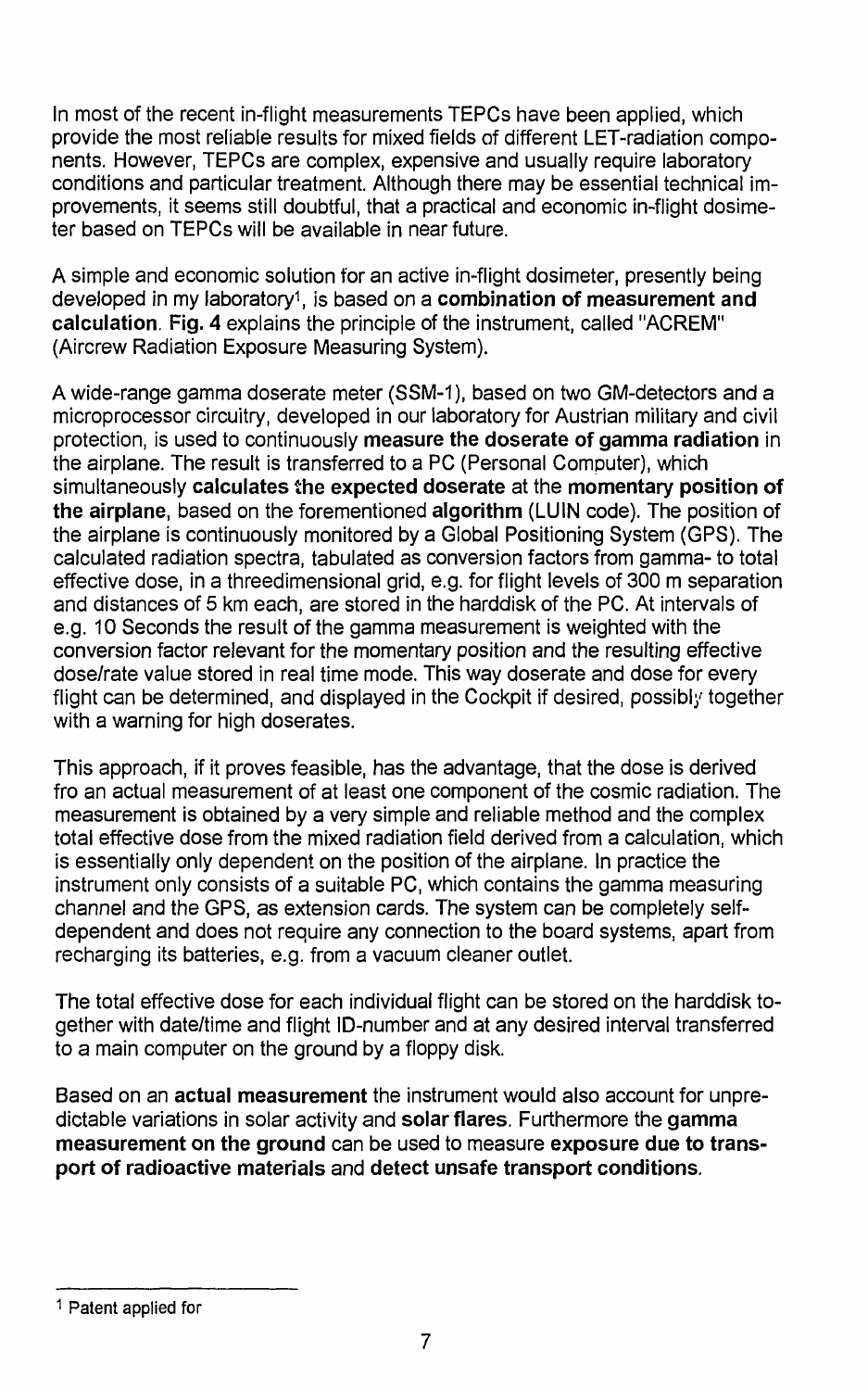Finally it would be only a matter of proper software and interfacing, to **automatically assign and accumulate individual doses** for all crew members, from the recorded dose for each flight, based on the **personnel flight schedules.**

### **6. Conclusion**

The exposure of civil aircrew to cosmic radiation, **should not be considered a tremendous risk to the health,** there is **no reason for panic.** However, being **significantly higher than the average exposure to radiation workers, it can certainly not be neglected.** As recommended by ICRP, **aircrew exposure has to be considered occupational radiation exposure** and **aircrews are certainly entitled to the same degree of protection,** as other ground-based radiation workers have obtained by law, since long time. It is therefore **mandatory to assess and record the individual doses.** Only results based on **actual measurements** can properly account for unpredictable variations in solar emissions, unforeseen changes in flight patterns and potential exposure due to unsafe transport of radioactive materials.

There are no such simple and efficient **protective measures** against cosmic radiation, such as shielding and distance from the source, as generally used by groundbased radiation workers. However, **distribution of destinations and flight hours** for routes with higher potential exposure, up to temporary grounding of pregnant crew members, may effectively reduce individual exposures.

Individual dose assessment and recording is an **absolute prerequisit** for proper radiation protection of aircrew and would give the Airlines the advantage of a **undisputable proof** in discussions on possible radiation exposures of their employees.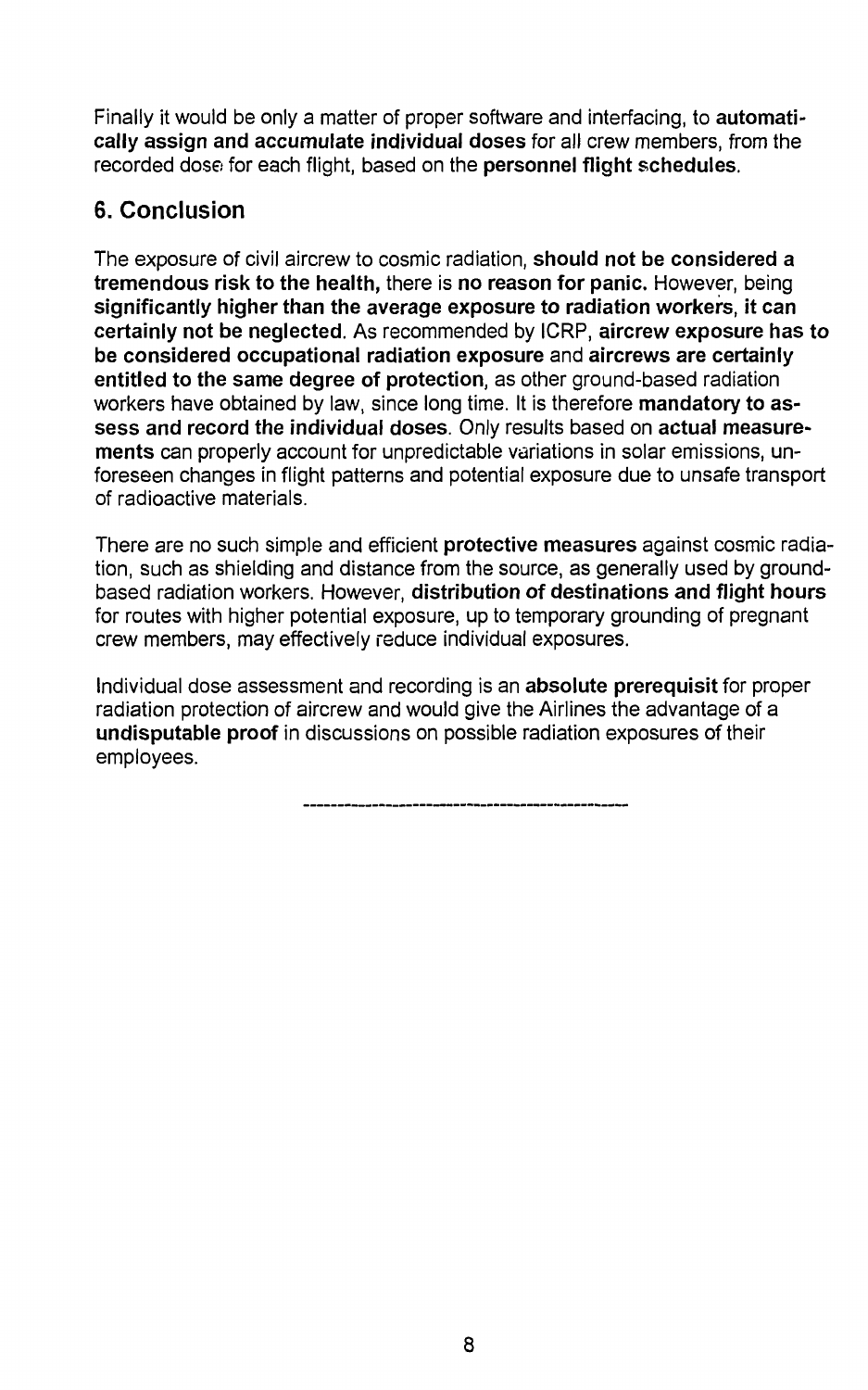

Figure1, Proton Fluences in Solar Flares during the last three Solar Cycles. Anomalous flares are labeled AL. The solid line shows the mean Sunspot number.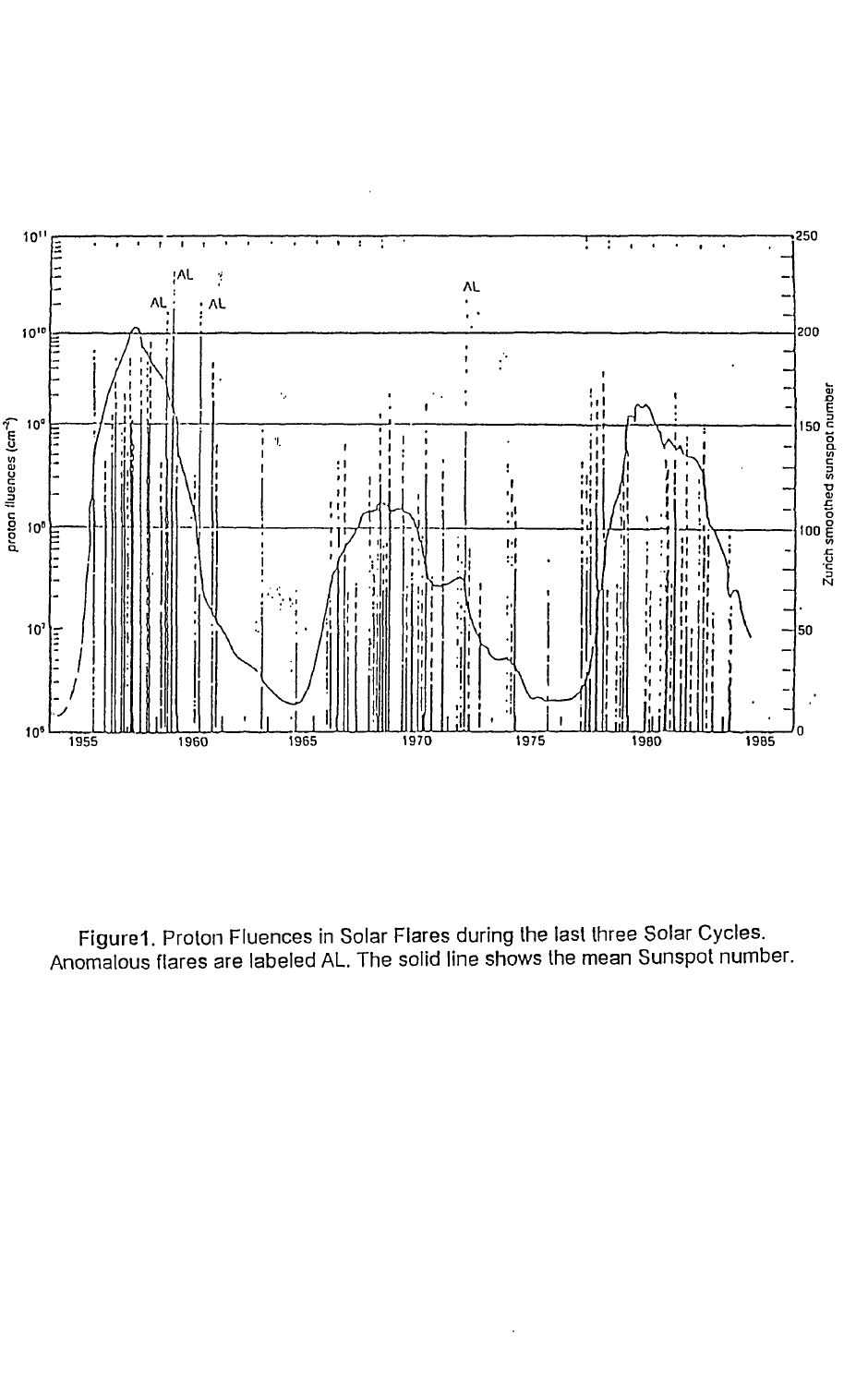

Figure2. Dose Equivalent Rate for different particles as a function of altitude. Measured at 55° geomagnetic latitude at Solar Minimum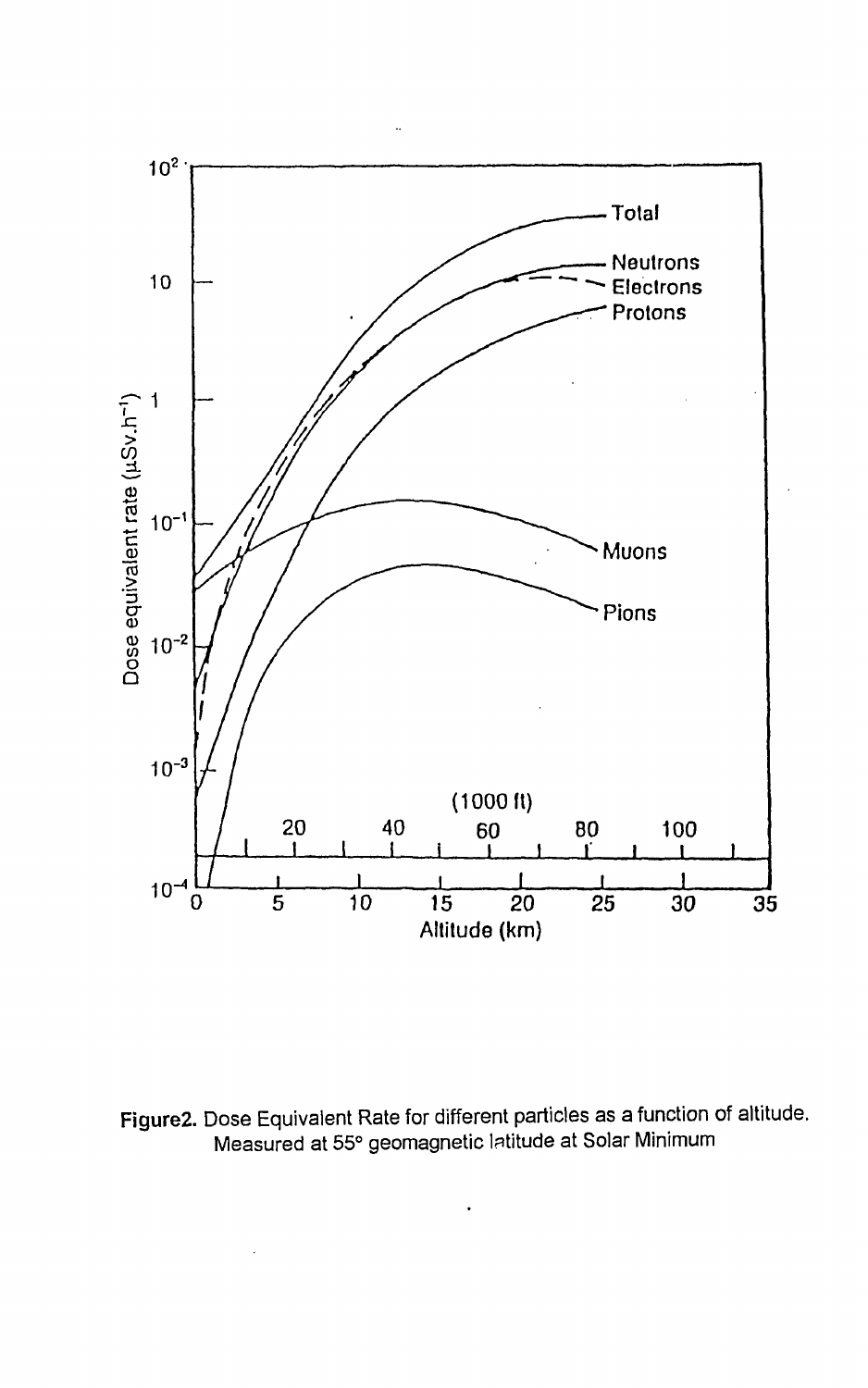## **Fatal Risks for Various Activities**

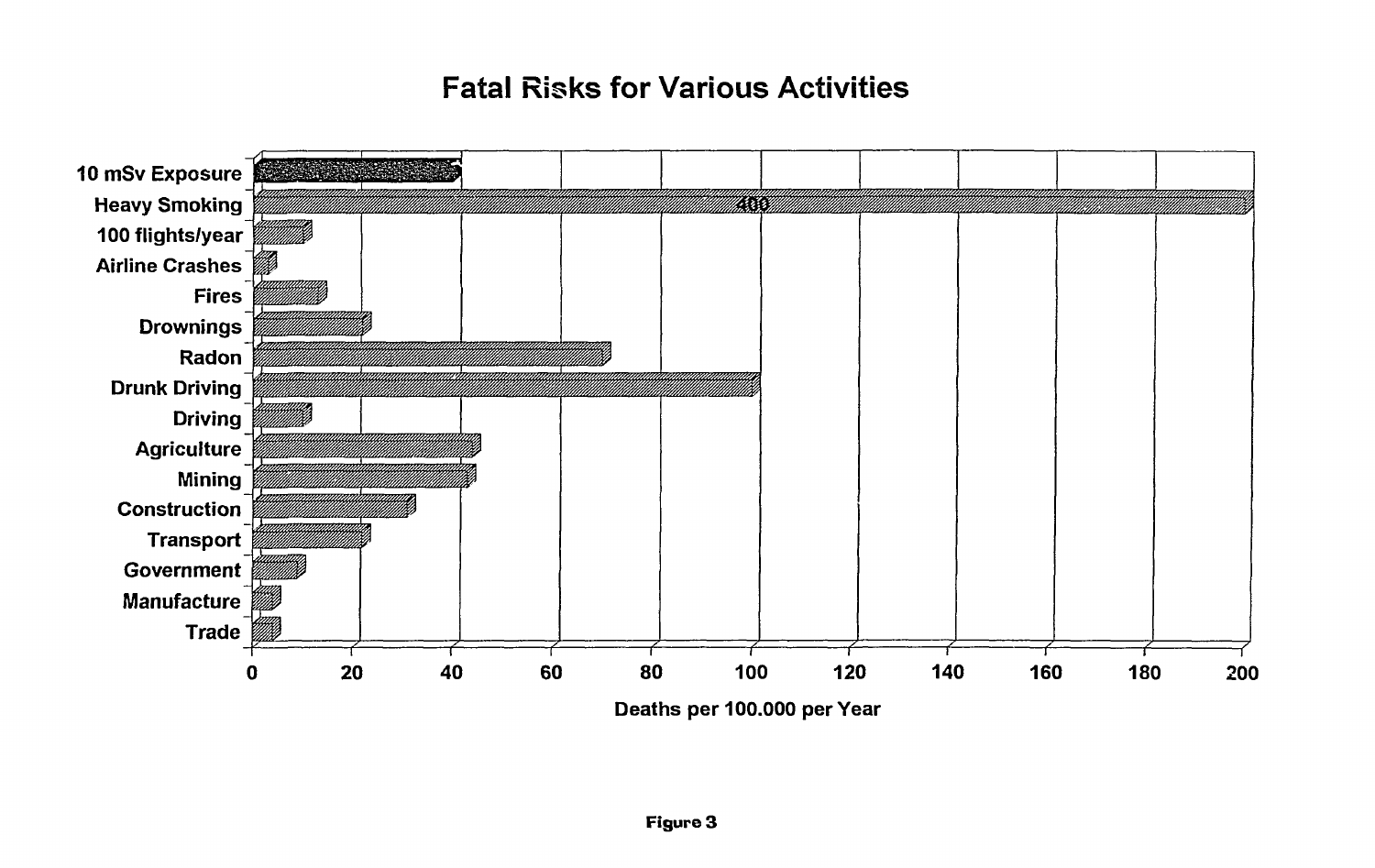## **ACREM Aircrew Radiation Exposure Measuring System**



 $\frac{1}{2}$ 

### Figure 4. Design Concept of the ACREM Aircrew Radiation Exposure Measuring System